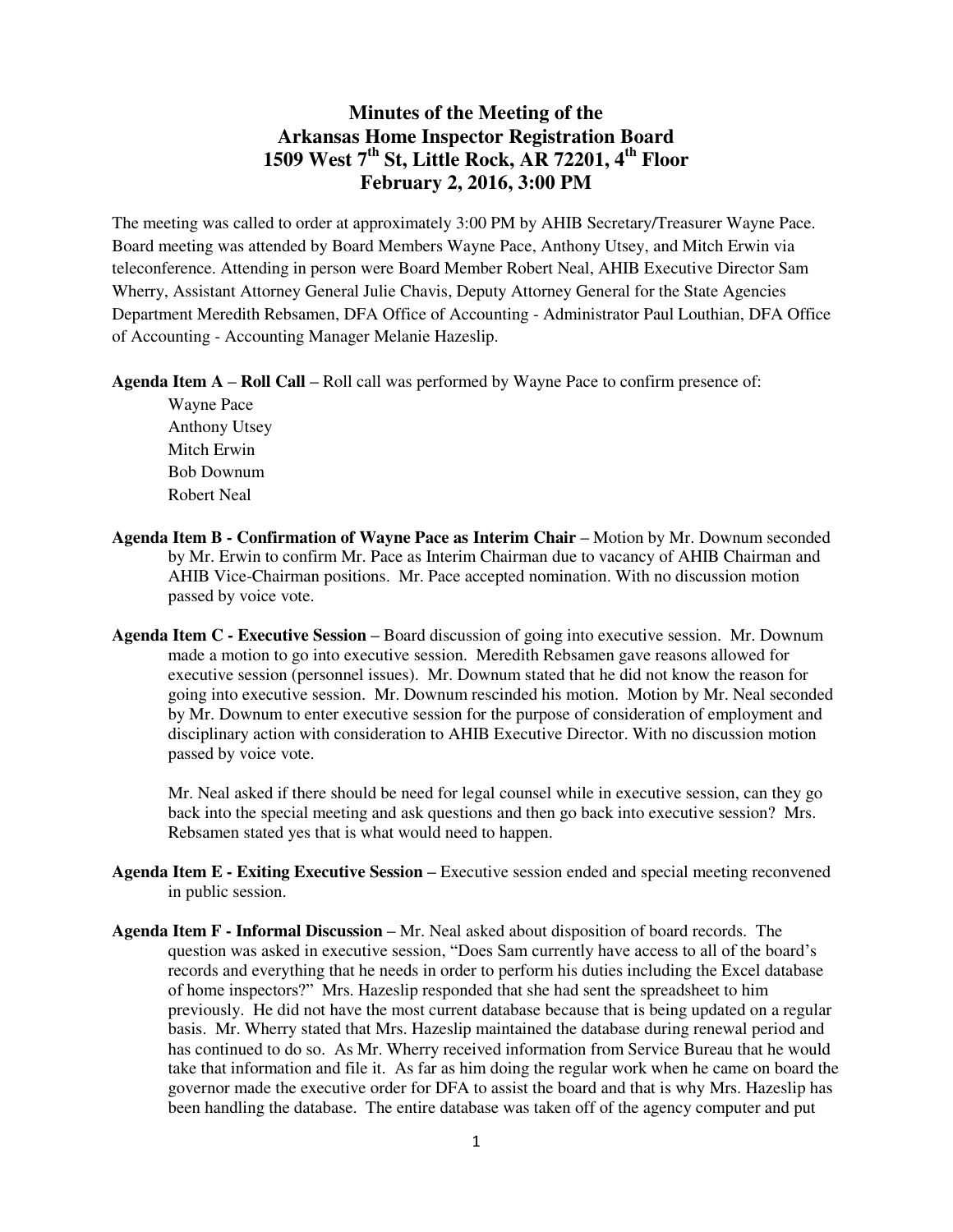onto her computer and that is what has been working. Being in office management and as the executive director Mr. Wherry stated that as long as the board was receiving reports and updates he was not concerned. In November the board received the first financial statements and the board did not have financials in the past and Mr. Wherry did not want to do double dipping since they wanted the board to be efficient and since Randy Martinsen had been gone since March that was our thing but as of right now no he does not have any updated files on the office computer since November but he stated that he knows that they are updated because as mail comes in Mrs. Hazeslip posts it on her computer and then anything that is issued Mr. Wherry signs off on it and then it goes through Treasury and pays and Mr. Wherry thinks the board's reports will show that there have been no discrepancies at all since October, November, December and January. Mr. Wherry could see if there were some discrepancies in the report from DFA Office of Accounting that there could be questions in the administrative affairs. The main thing is the agency has been trying to get setup in the new office and get files and everything in order. Mr. Pace asked if Mr. Wherry had access to all of the files that he needs. Mr. Wherry stated yes, through Mrs. Hazeslip. Mr. Pace asked if he personally had access to any files. Mr. Wherry stated yes that all of the inspector files are in the board office at 1515 Bldg., Ste. 305. They are locked in file cabinets. Mr. Pace asked if Mr. Wherry had access to all of the files that he needed to do the job. Mr. Utsey asked if he had all of the computer files. Mr. Wherry stated that he does not have all of the computer files. Mrs. Hazeslip has the computer files. As insurance renewals and new applicants are received they are updated on Mrs. Hazeslip's database. The plan was as the agency moved into more independency then it would be zipped over to the office computer. Mr. Wherry stated that he had a background in computers. Mr. Utsey clarified that Mr. Wherry was receiving paper copies for filing. Mr. Wherry agreed. Mr. Wherry stated that there was nothing up-to-date on his computer because it is on Mrs. Hazeslip's computer. Mrs. Hazeslip keys everything on her system so the reports that are given to the board monthly are valid. Once Mr. Wherry takes complete control then he would be responsible just as Mr. Martinsen was when he was there. Mr. Utsey asked why that has not been done. Mr. Wherry responded that Governor Hutchison made an executive order when Mr. Wherry was hired that DFA would assist to make sure that the board got up and going. Mr. Wherry stated that he had a background in management but that coming into an agency he had no former training. Mrs. Hazeslip was already working so at any time, even if today or whenever, Mr. Wherry stated that if the board decided to "end this courtship with DFA" and just go straight with the board office then all he needed was a zip file to update the excel program and then work from a day to day basis. Mr. Utsey asked when Mr. Wherry was going to do that, when is Mr. Wherry going to become responsible for all of the home inspectors files. Mr. Wherry stated that is what he had been waiting on. Mr. Wherry stated that he asked about that in December and was told that DFA would continue to work with him. What Mr. Wherry is waiting on now is that the board has to prepare a budget to allow for access to assistance plus is the board going to be solvent or is the board going to be consolidated. It is not the inability to do the work but is the board going to be a solvent body. Mr. Utsey stated that the board needs to get all records in the board office. Mr. Wherry stated that the transfer could begin the following day. All mail/transactions that come in, Mr. Wherry would handle it. Mr. Wherry would work back through Service Bureau and go to Treasury and to Auditor or wherever. Mr. Wherry stated that he had been watching and observing. Mr. Utsey asked Mrs. Hazeslip what the issue was and why Mr. Wherry was not already doing that work. Mrs. Hazeslip stated that renewal season was a big piece of it and waiting on Mr. Wherry to take it over. When Mr. Wherry is ready to take it over, it can be handed over. Mr. Pace asked if Mr. Wherry had asked to take it over. Mr. Wherry stated that there were discussions about taking it over but that the administrator and the governor's office had agreed that DFA would work with the board until such time as the governor makes the decision on what he is going to do with the agency. Mr. Downum stated that there is a difference between working with someone and doing the work. Mr. Wherry stated that he can do the work. The issue is what Mr. Wherry calls good acute accounting to where it is in line. Mr. Wherry stated that he started in November and the agency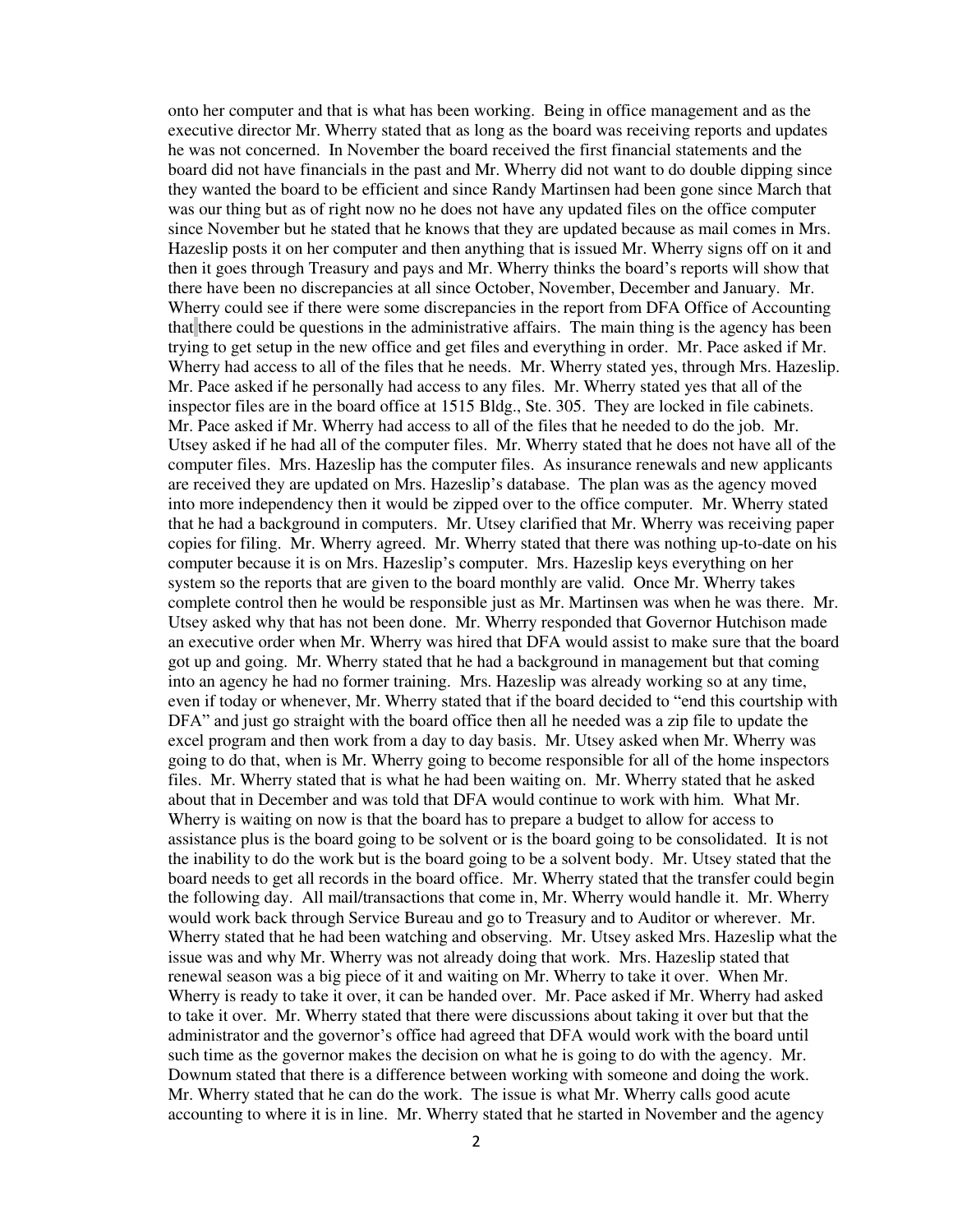went through a renewal season which involved receiving and watching and noting. Mr. Wherry stated that he was watching every phase of the operation as a one man show. If the session is about to say that the office is ready to go Mr. Wherry stated that this is the time to do it, with renewals behind the agency. Mr. Wherry stated that he wanted to start taking stuff off of Mrs. Hazeslip and become more familiar with education and working with the website so that hopefully by the time it is renewal season everything can be done online. Mr. Wherry stated if that is what the board wanted, he is "ready to go". Mr. Pace asked if a representative from DFA felt that if everything was handed over to Mr. Wherry tomorrow would he be able to take care of it. Mr. Louthian stated that he did not feel that Mr. Wherry is capable of doing everything that Mrs. Hazeslip is doing. Mr. Wherry stated that he did not think anyone could make that assessment because they have never seen him do it before. In the past Mr. Wherry ran the Wherry Company for 26 years, dealt with the Lower Mississippi Delta Project and no one has set down and watched him do anything. Mr. Utsey asked if Mr. Louthian had made the statement and Mr. Louthian confirmed he had. Mr. Pace asked if Mr. Wherry had taken over any part of it at this time. Mr. Wherry stated that the administrative part of it, bringing in the marketing and working with day to day operations working with inspectors and maintaining the filing system, yes. Mr. Wherry stated that if he needed to get the mail and take it to his office instead of office of accounting and do the deposits and stuff that he could. Mr. Utsey stated that "we need to shift that responsibility". Mr. Wherry stated to please do so. Mr. Utsey stated not necessarily all of it but some of it. Mr. Wherry stated that he is ready to do it. Mr. Wherry stated that the board can compare reports going forward to verify his work. Mr. Neal stated that comments had been made about additional assistance and asked if the ability to do the work included that additional assistance or did Mr. Wherry feel comfortable to do the job without additional assistance. The board does not have budget for additional assistance. Mr. Wherry stated that when he took this position that the governor was unable to get him additional assistance and that was why DFA was assisting. Mr. Neal asked if he could perform the duties without additional assistance. Mr. Wherry stated that yes he would be able to perform the duties without assistance. Mr. Wherry stated that he will be able to do it every day. Mr. Utsey made a motion to go back into executive session. Mr. Downum asked Mrs. Hazeslip if Mr. Wherry received an electronic copy of the spreadsheets. Mrs. Hazeslip stated that yes it was sent to him in January. Mr. Wherry stated that he had paper copy. He stated that he did not get zip of file because Mrs. Hazeslip was working the file daily. Mr. Pace asked Mrs. Hazeslip if she gave Sam a digital excel file and Mrs. Hazeslip stated that she emailed Mr. Wherry a copy of the file as of January. Mr. Utsey asked if he could load that onto his machine. Mrs. Hazeslip said that yes it was in excel. Mr. Downum stated that Mr. Wherry stated he only go a hard copy and not an excel copy. Mr. Wherry stated that he could only get it as a zip drive to load on his computer. Mr. Wherry stated that was how Mrs. Hazeslip got the file originally. Mr. Wherry stated to get a good assessment of him that all information from AHIB board be moved via zip file from Mrs. Hazeslip's computer to the AHIB computer then the board can review reports at the board meeting to determine if there are discrepancies.

- **Agenda Item G. Executive Session –** Motion by Mr. Utsey seconded by Mr. Neal to enter executive session for the purpose of consideration of employment and disciplinary action with consideration to AHIB Executive Director. With no discussion motion passed by voice vote.
- **Agenda Item H. Exiting Executive Session –** Executive session ended and regular meeting reconvened in public session.
- **Agenda Item J. Motion for Future Review and Evaluation –** Motion by Mr. Downum Seconded by Mr. Utsey passed by voice vote to set review criteria for Executive Director as follows: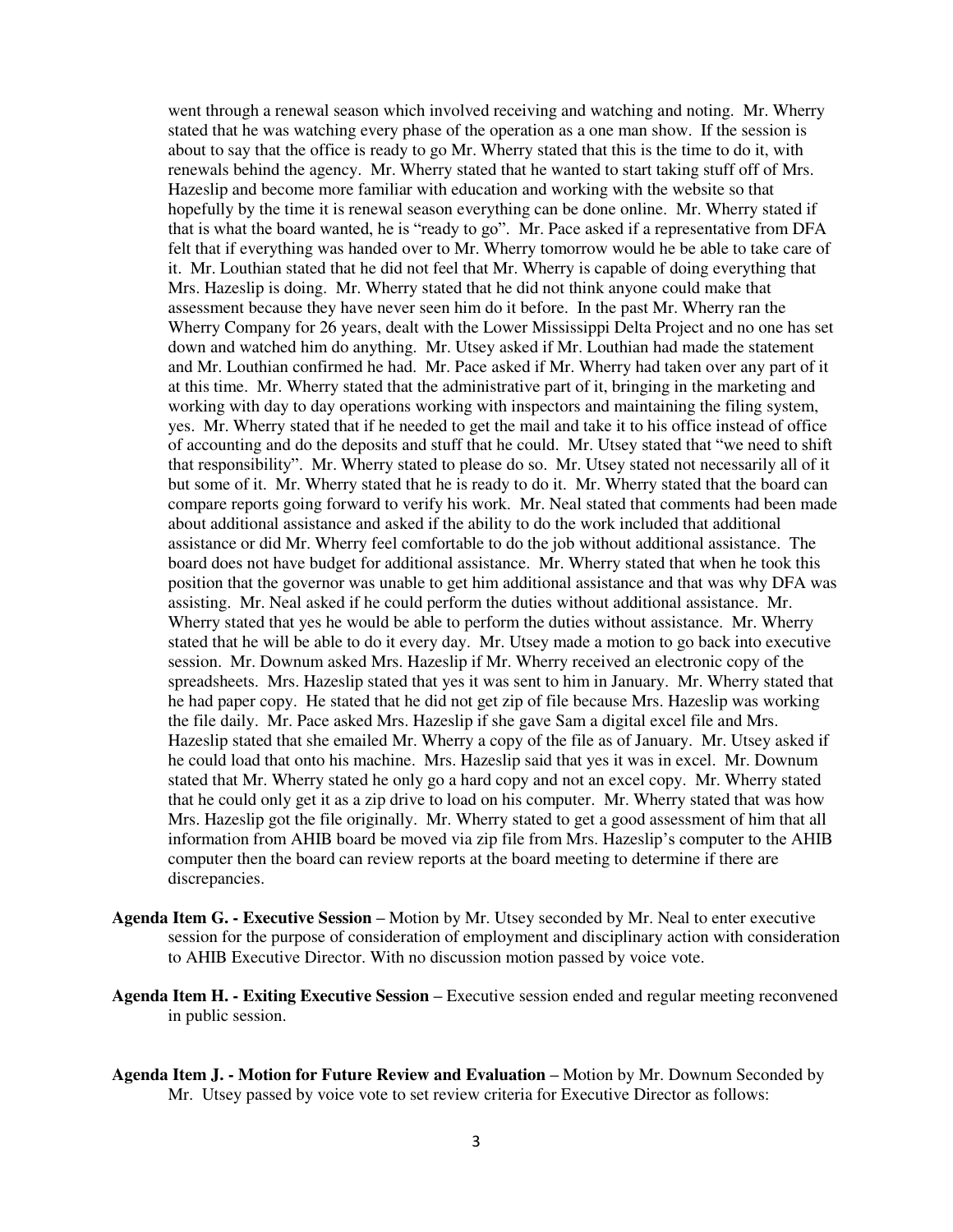Executive Director has been directed to work towards encompassing all administrative duties of AHIB effective immediately. A review is ordered in thirty (30) calendar days to examine the progress of the transfer of administrative duties from DFA to the AHIB Executive Director. Progress will be monitored and advice and guidance given by The Board at the end of this period. Executive Director is directed to have fully assumed all administrative duties related to this position by the end of sixty (60) days from now.

Mrs. Rebsamen recommended that the board provide specific directives to Mr. Wherry. The motion was broad. What does the board expecting Mr. Wherry to take over in 30 days? What does progress look like. Mr. Downum stated that in his opinion progress is that he is taking charge of all incoming correspondence from anyone concerning the inspectors, complaints, correspondence to the board. He would do all Excel. The board needs to see progress on those items. Also communications need to be made more in plain English. Board members have expressed that they do not understand the emails they are receiving. Mr. Utsey said that this was with some assistance from DFA. Mr. Downum stated the DFA would report to the board on what Mr. Wherry has made progress on. Mr. Pace stated that Mr. Wherry must take all meeting minutes and provide those to the board members himself. Mr. Wherry stated that he understood. Mr. Downum stated that the board must see progress in all of those areas and if not then we have a problem. If there is progress but not complete then Mr. Wherry would be given another 30 days to take over 100%. Mr. Wherry asked to have a comparative analysis of reports that are given out monthly so that all of his data would reflect that there are no discrepancies or violations. He also asked that the board is an independent solely board just like DFA and DHS and that he wants to be treated as such. Mr. Wherry takes sole responsibility to be liable for that. Mr. Neal asked if there was anything that the board needs to do to make that happen. Mr. Wherry said the only thing is to move the records. Mrs. Hazeslip stated that QuickBooks had not been updated since October 31, 2015. Mr. Wherry stated that it had not been updated due to discrepancies found in the audit. Mr. Neal asked Mr. Louthian if the records could be transferred. Mr. Louthian responded that it would be done the following day.

Mr. Louthian stated on Feb 24, 2016 DFA would give the board a list of job duties that DFA has been performing. Mr. Louthian recommended that the board start the 30 days from the board meeting on February 24, 2016. That would allow the board to provide specific items that Mr. Wherry would be evaluated on for those 30 days. He also stated that the board will evaluate Mr. Wherry and that DFA would not be involved in that evaluation. Board members should add to the list provided by DFA at the board meeting if there are additional items. Mr. Downum asked if the list could be provided prior to the board meeting. Mr. Louthian stated that he did not see a reason why it could not be provided.

Motion Amended by Mr. Neal and seconded by Mr. Erwin passed by voice vote to read as follows:

Executive Director has been directed to work towards encompassing all administrative duties of AHIB effective immediately. Executive Director has been instructed to work with transfer of administrative services from DFA. DFA's Paul L. has agreed to supply a list of responsibilities and duties that DFA is currently providing for AHIB at least two days previous to the next scheduled AHIB meeting, February 24. A review is ordered after thirty (30) calendar days from February 24 to examine the progress of the transfer of administrative duties from DFA to the AHIB Executive Director. Progress will be monitored and advice and guidance given by The Board at the end of this period. Executive Director is directed to have fully assumed all administrative duties related to this position by the end of sixty (60) days from February 24.